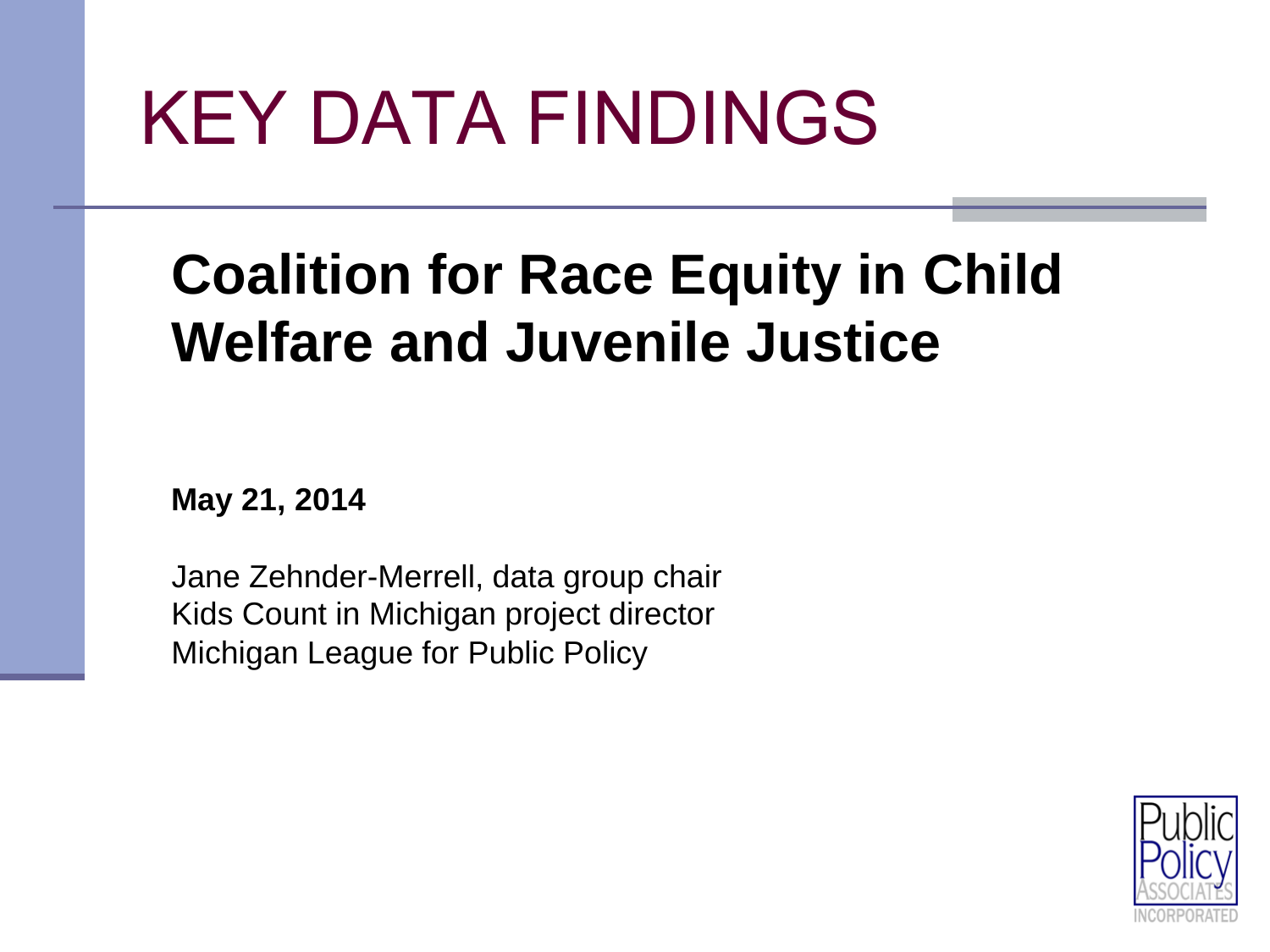# Key Decision Points in Child Welfare



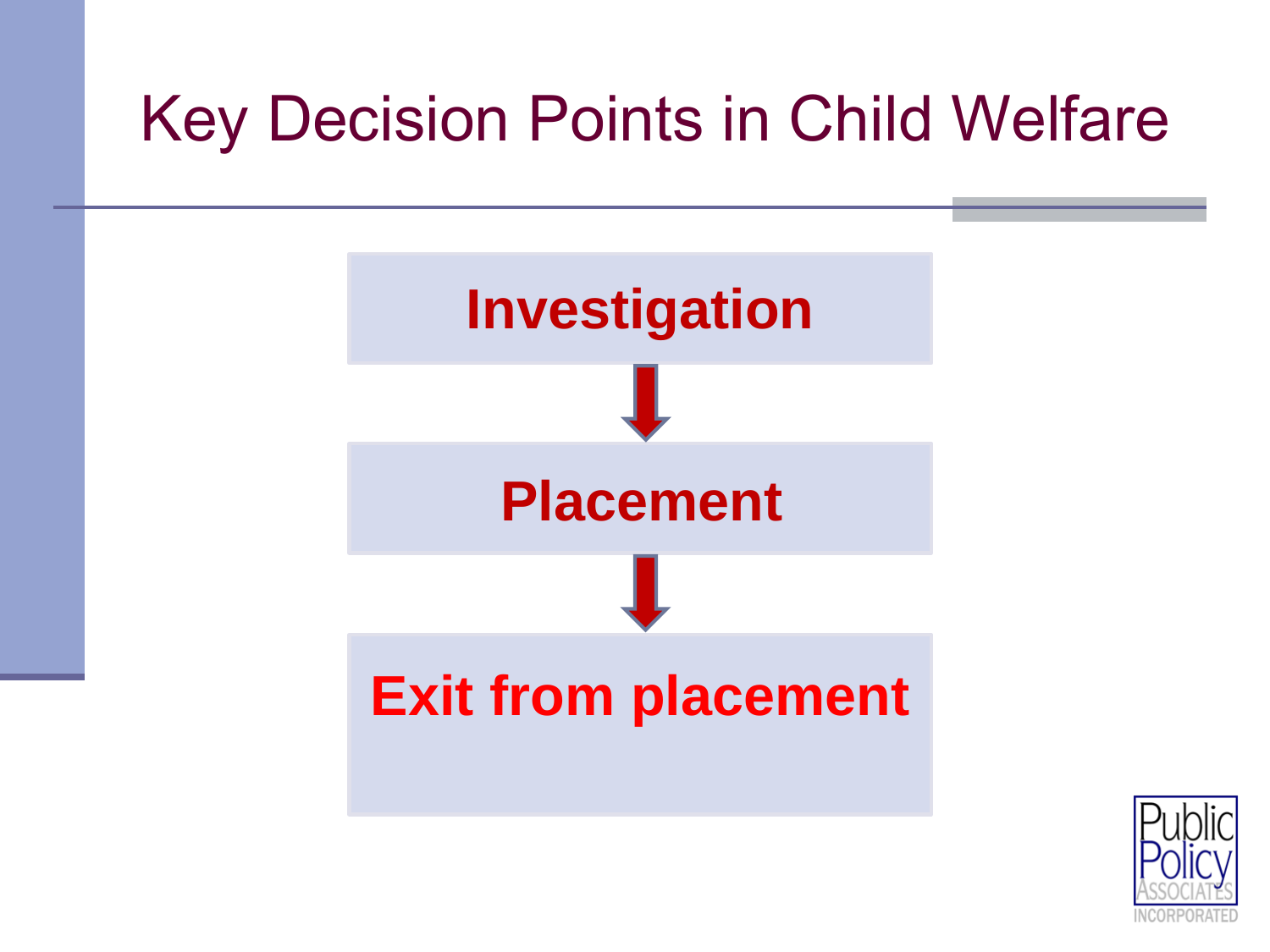# Decision Points in Child Welfare



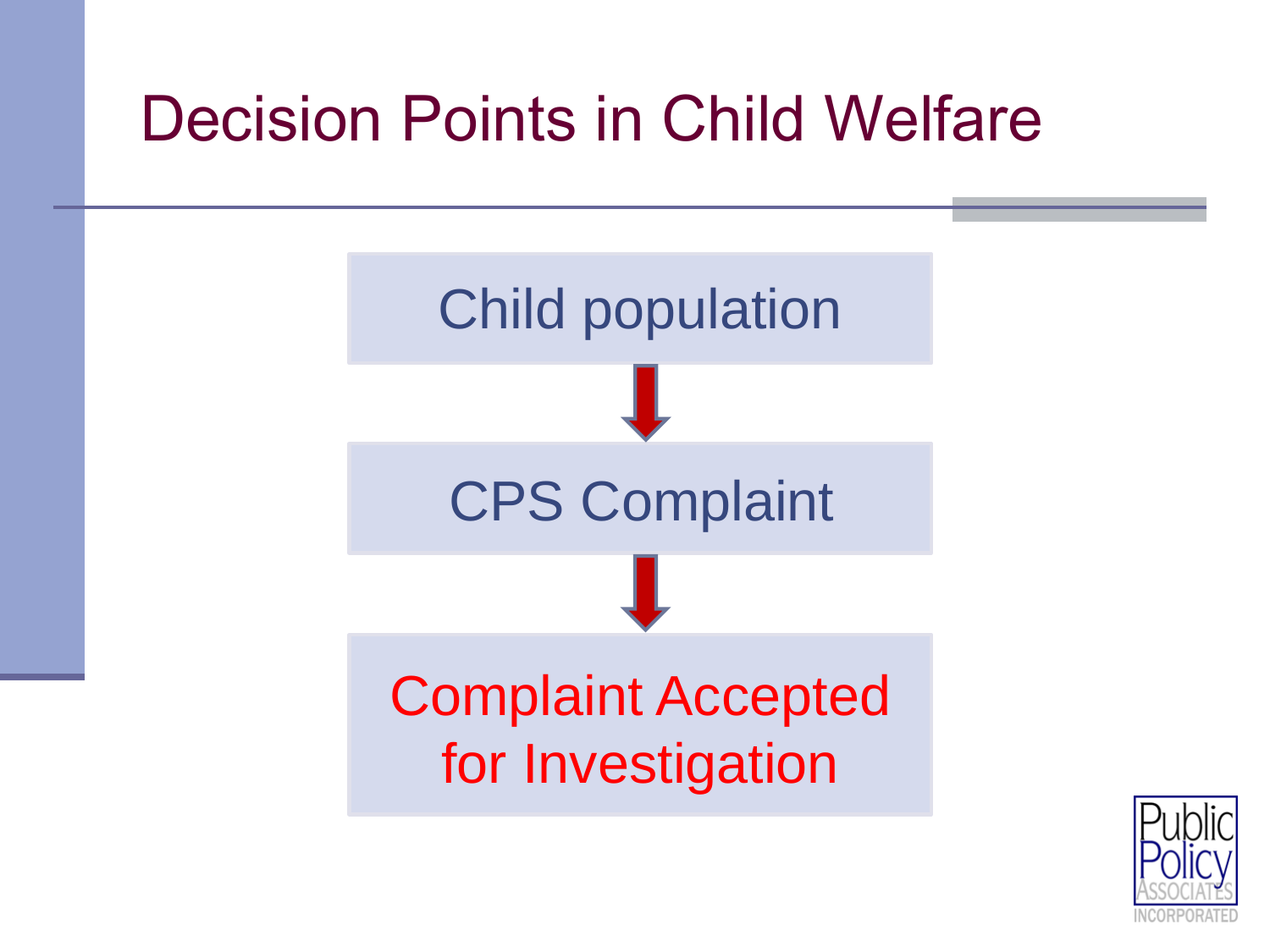#### Children of color in Michigan are more likely to live in families investigated for abuse/neglect.



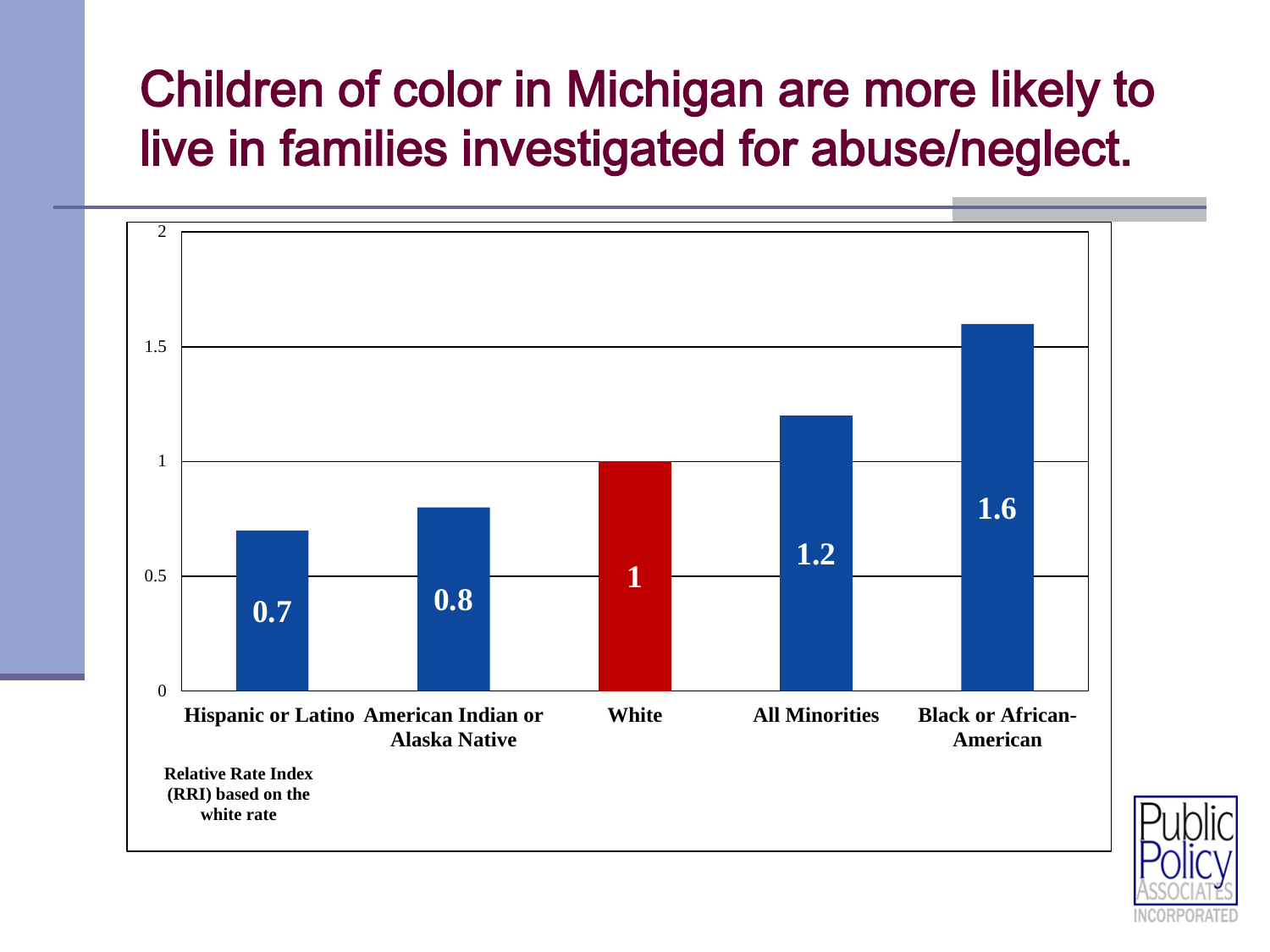# Causes of abuse or neglect

- Substance abuse mental health
- Economic stress, increased child poverty
- Weakening safety net
- **Domestic violence**
- Expansion of mandated reporters **Decreased funding for prevention**

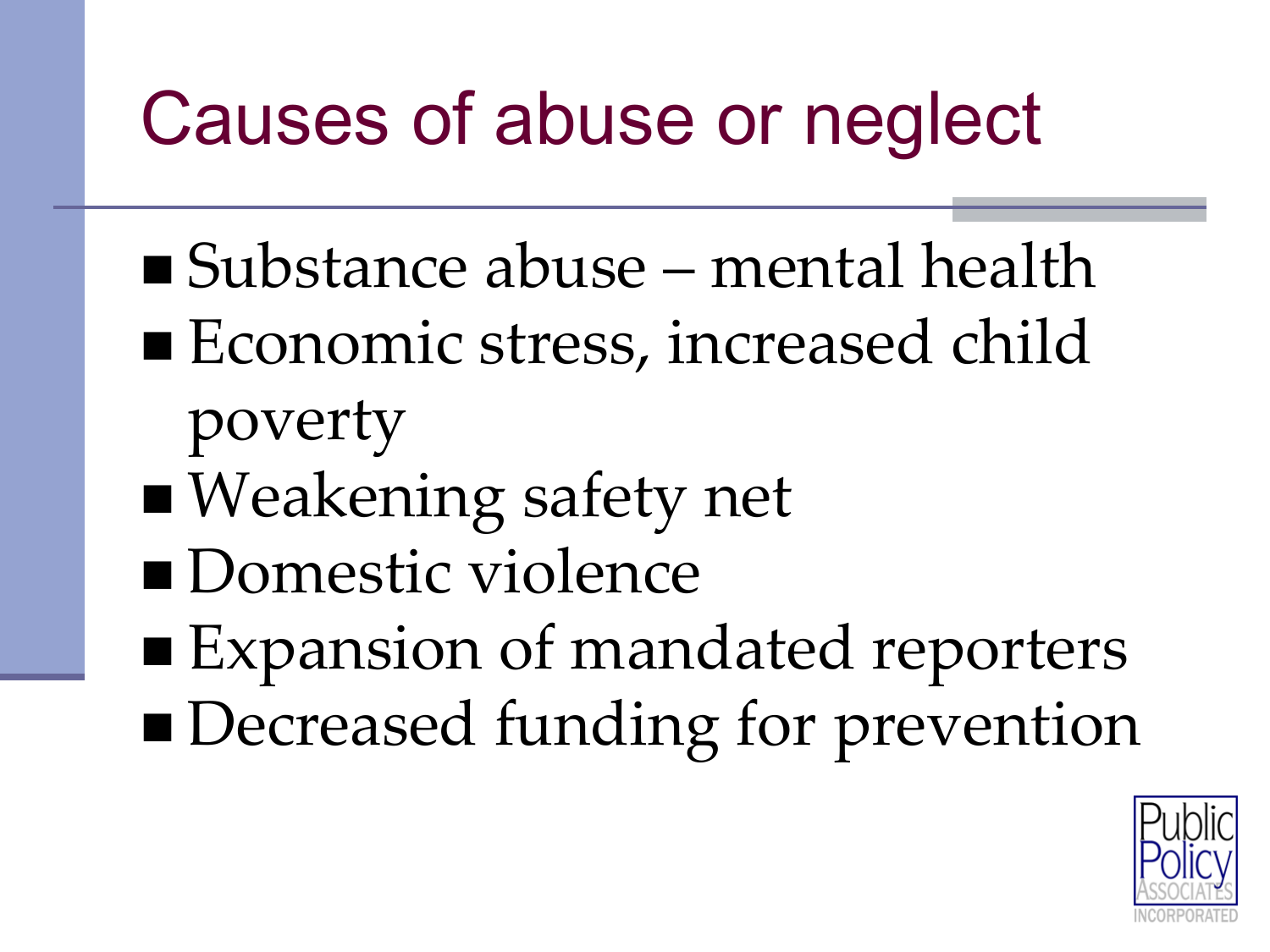

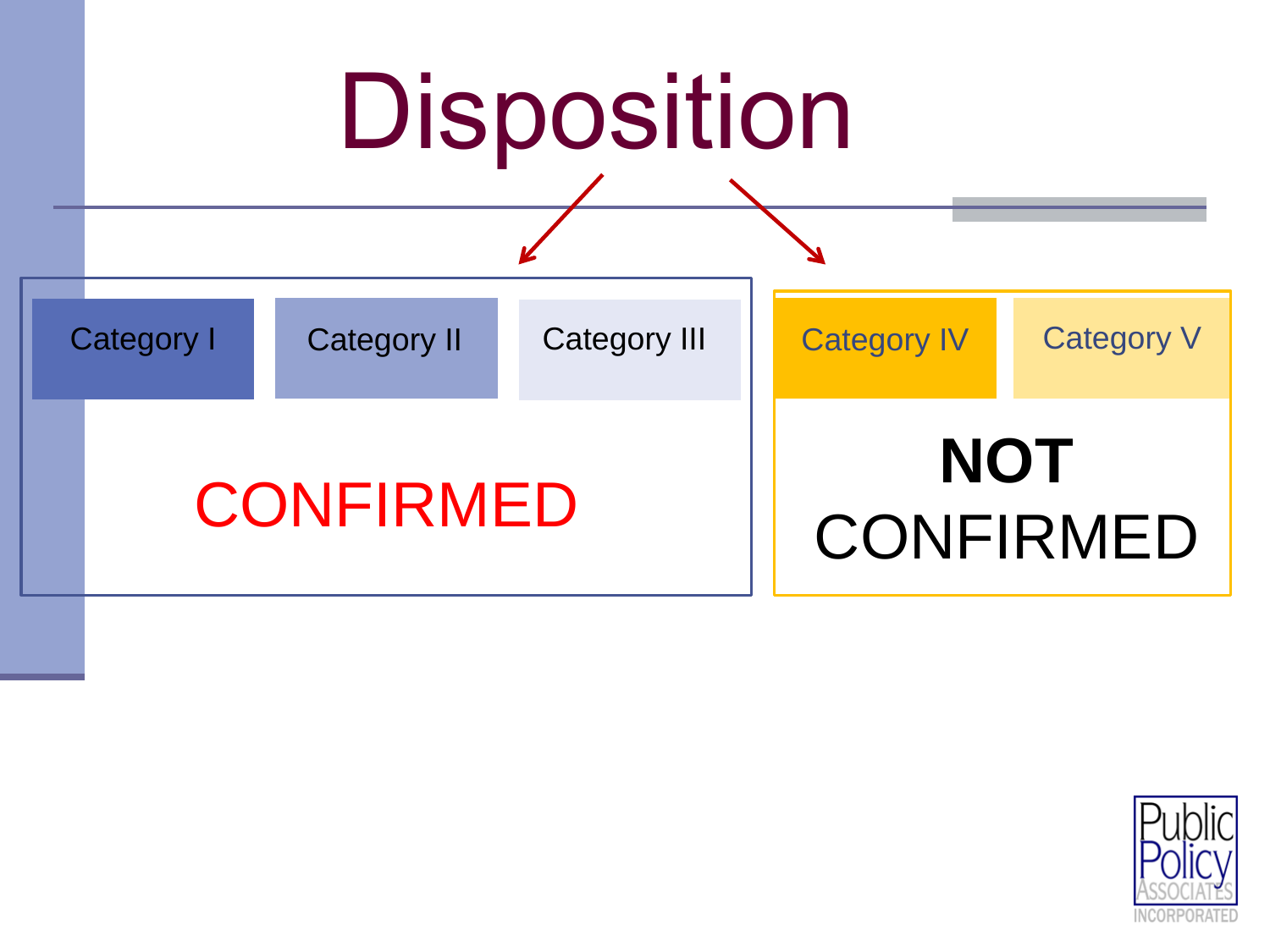#### CATEGORY I:

# Out-of-Home Placement (foster care)

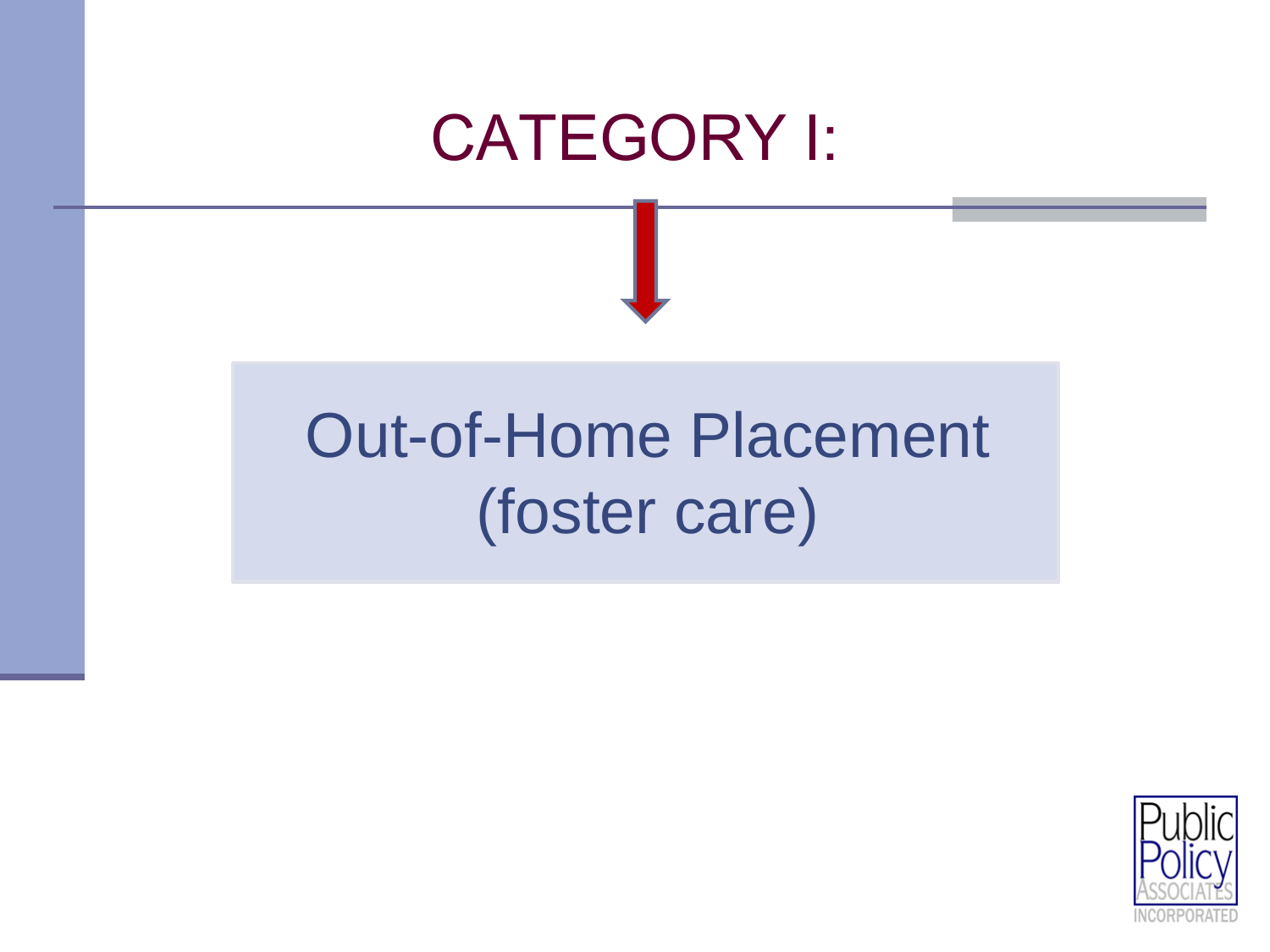#### Children of color in Michigan are more likely to be removed from their home for abuse/neglect.



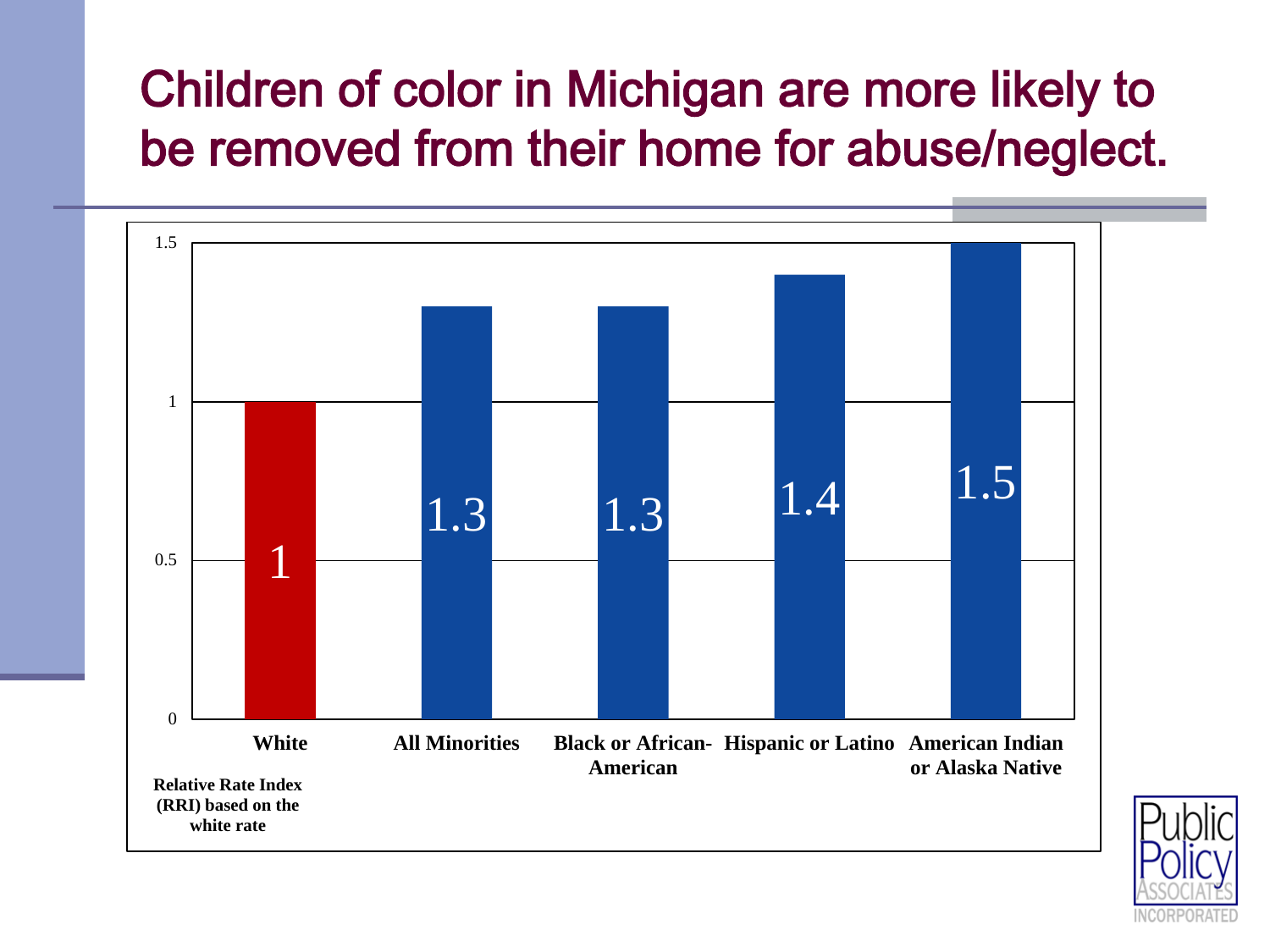# Foster Care Exit Options

- **Reunification**
- Adoption
- Guardianship
- **Relatives**
- Age out

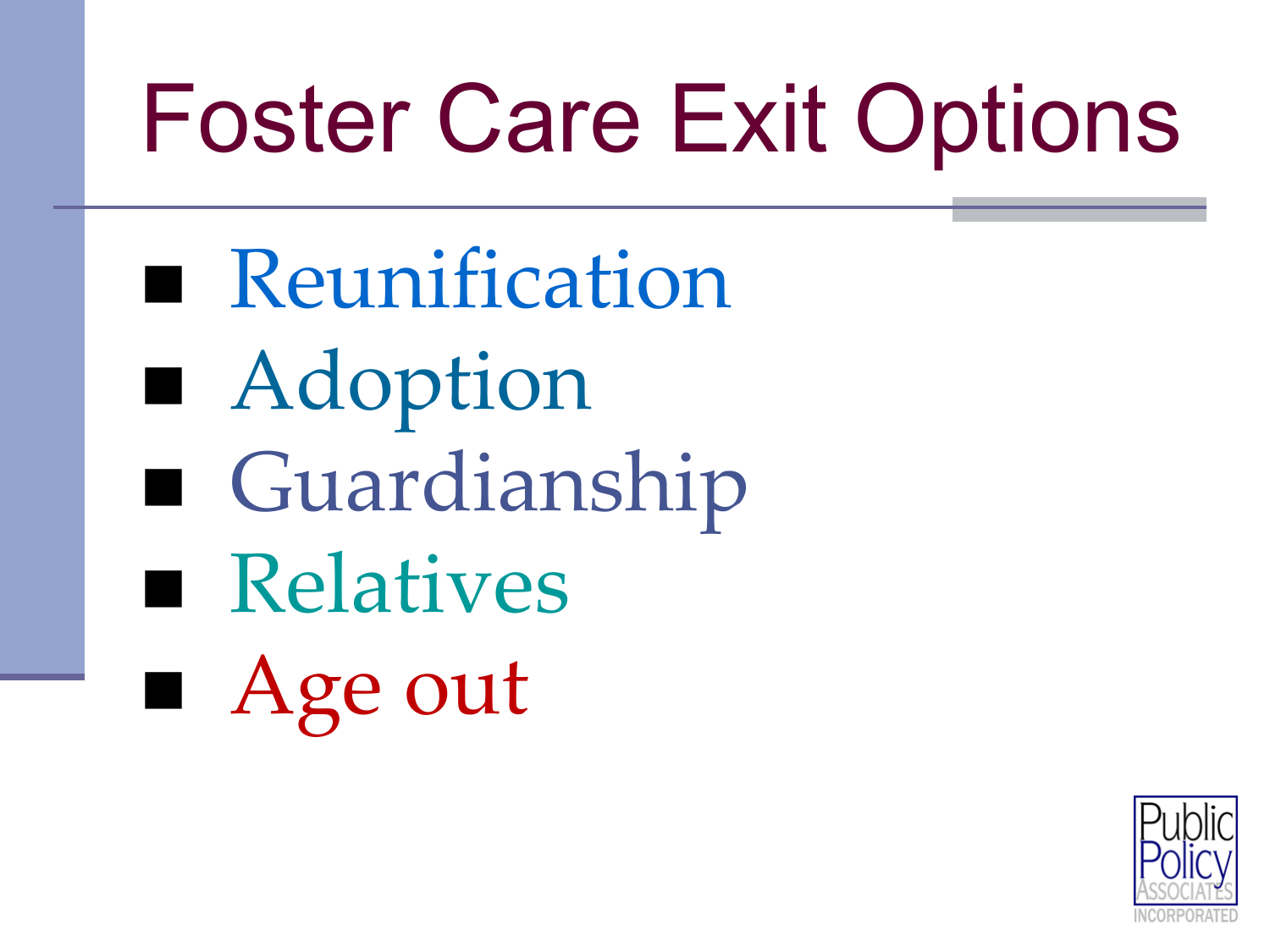African American youth in Michigan are more than twice as likely as their white counterparts to age out of foster care.



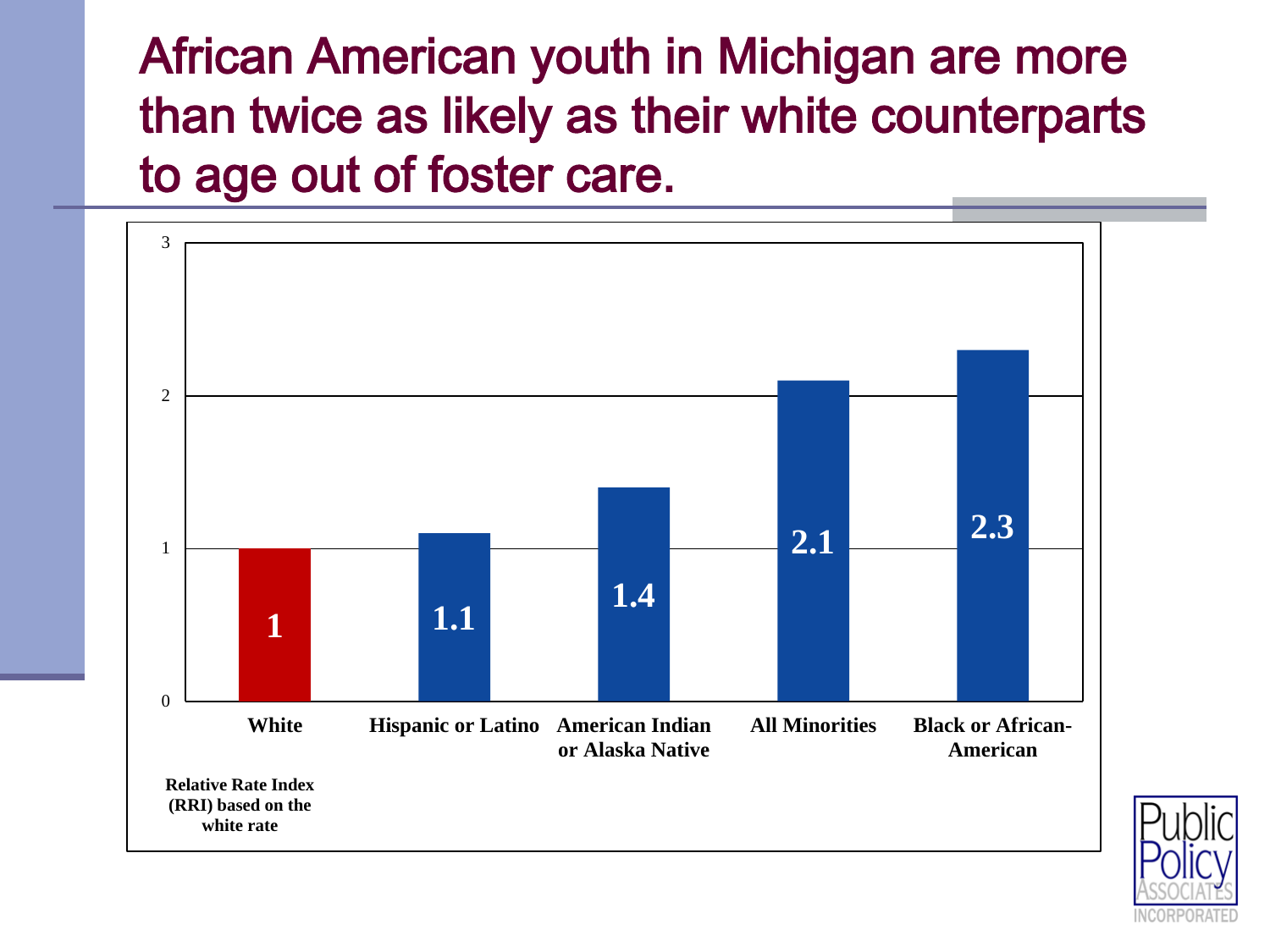## Foster Care Exits in 2013

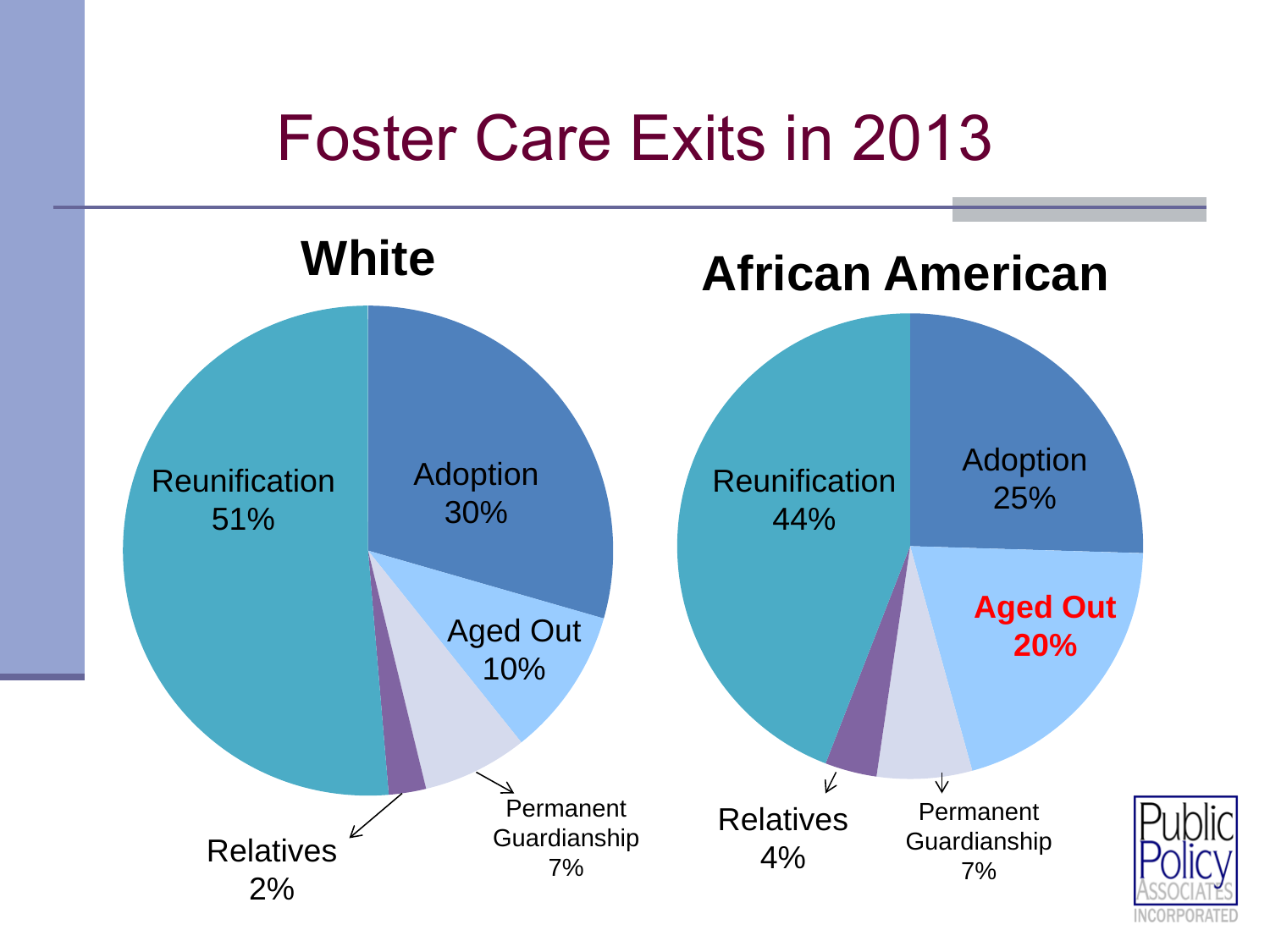Saginaw County Demonstration Site

### **The Michigan Race Equity Coalition Race Equity Coalition: Child Welfare and Juvenile Justice**

**May 21, 2014** 

**Michael McMillan, Court Administrator 10th Judicial Circuit Court**

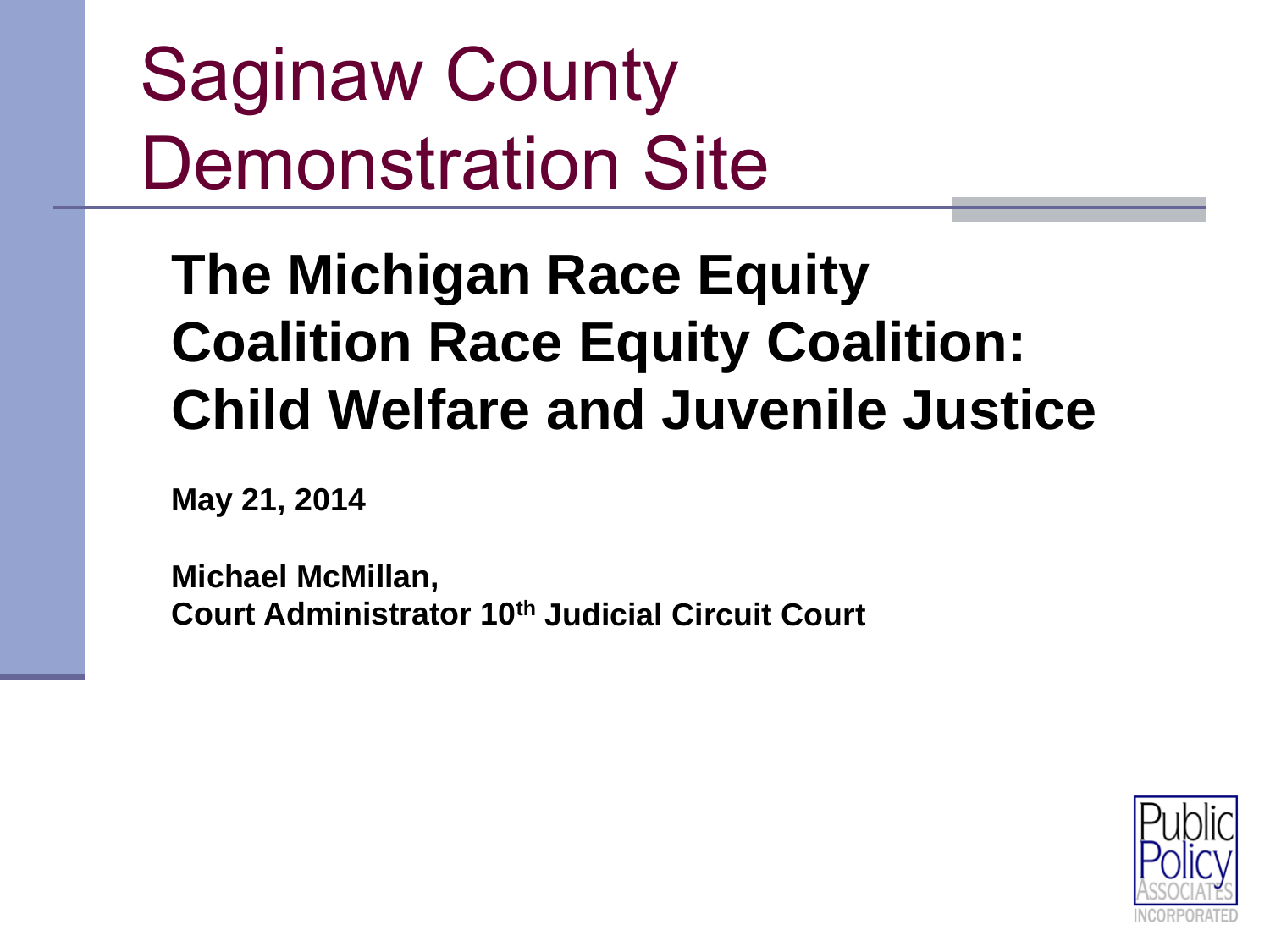# Saginaw DMC Reduction Process

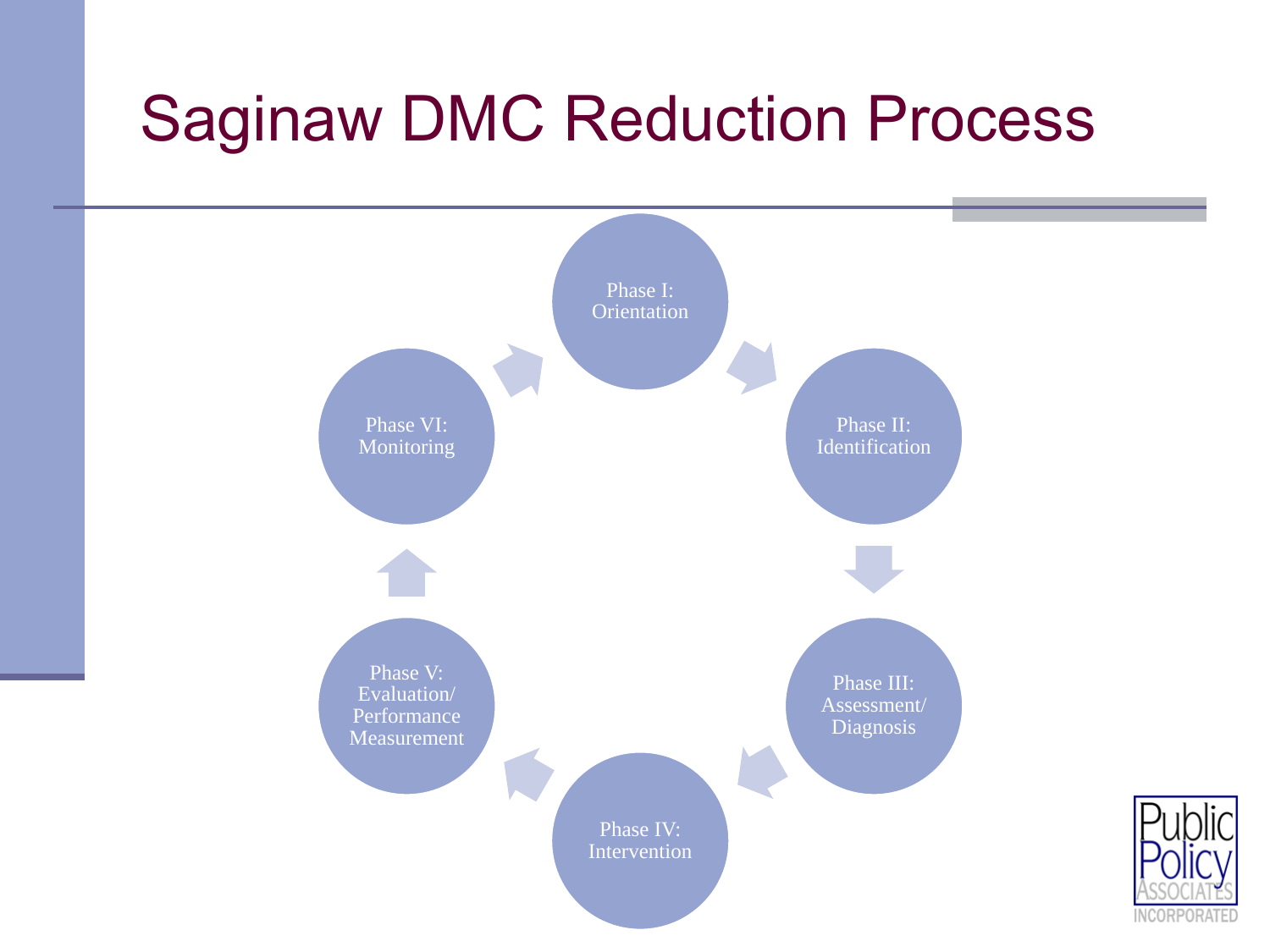# Key 2012 Saginaw County Findings



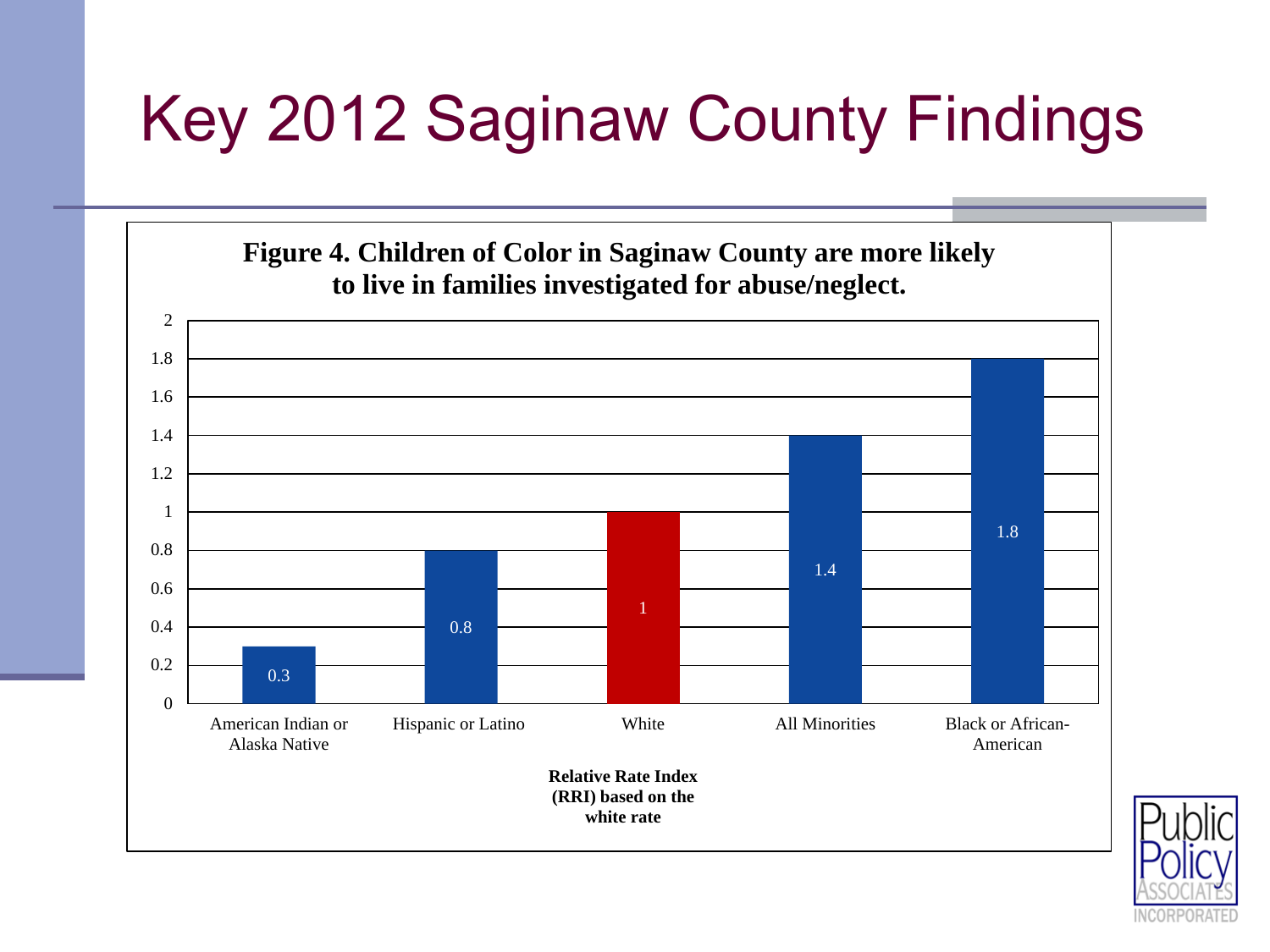# Key 2012 Saginaw County Findings<sup>1</sup>





1There was an insufficient number of cases to compute an RRI for "American Indian or Alaskan Native" and "Hispanic or Latino" Children Placed Out of Home.